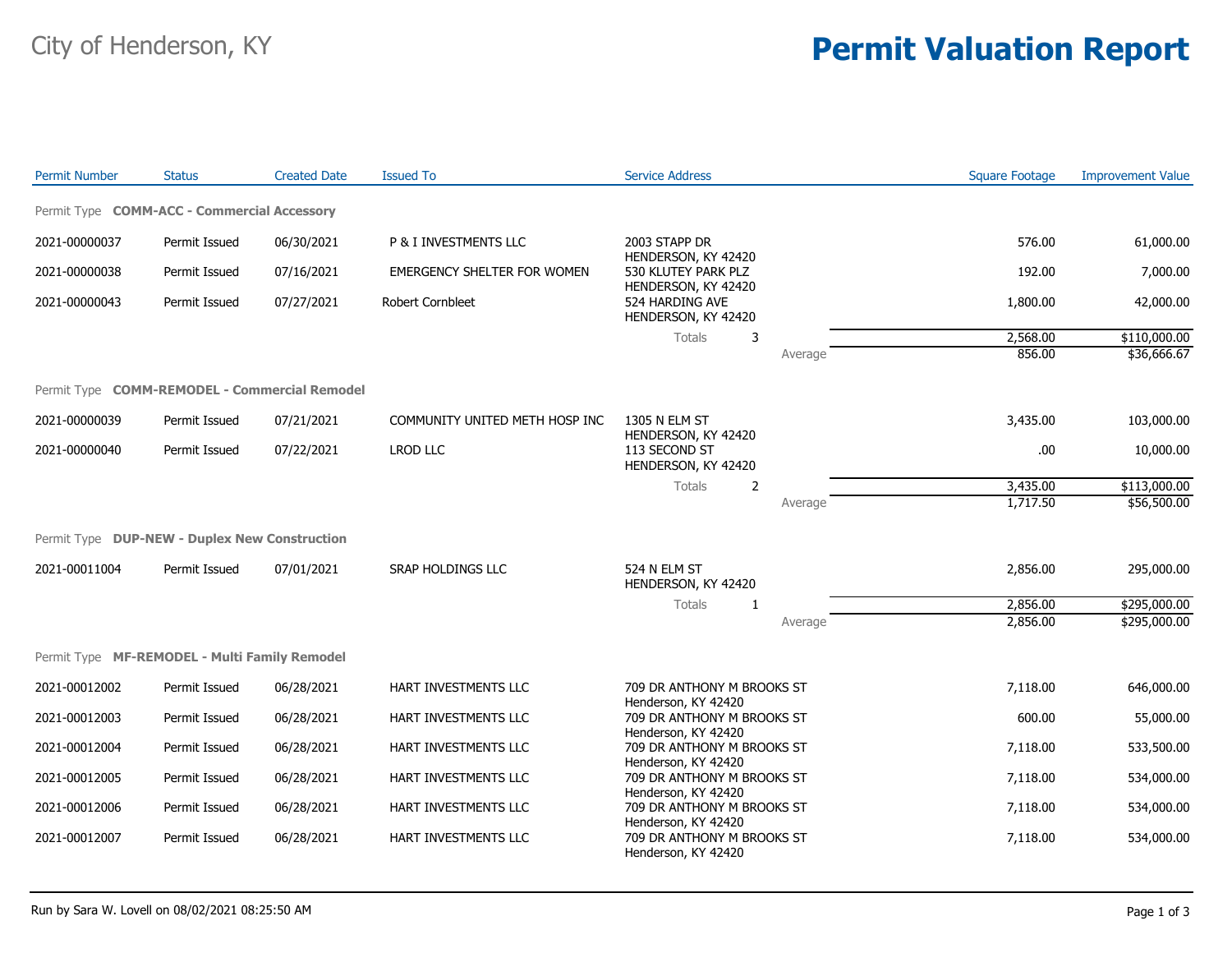## City of Henderson, KY **Permit Valuation Report**

| <b>Permit Number</b> | <b>Status</b>                                   | <b>Created Date</b> | <b>Issued To</b>                    | <b>Service Address</b>                                      |         | <b>Square Footage</b> | <b>Improvement Value</b> |
|----------------------|-------------------------------------------------|---------------------|-------------------------------------|-------------------------------------------------------------|---------|-----------------------|--------------------------|
|                      | Permit Type MF-REMODEL - Multi Family Remodel   |                     |                                     |                                                             |         |                       |                          |
| 2021-00012008        | Permit Issued                                   | 06/28/2021          | HART INVESTMENTS LLC                | 709 DR ANTHONY M BROOKS ST<br>Henderson, KY 42420           |         | 645.00                | 27,500.00                |
|                      |                                                 |                     |                                     | $\overline{7}$<br>Totals                                    |         | 36,835.00             | \$2,864,000.00           |
|                      |                                                 |                     |                                     |                                                             | Average | 5,262.14              | \$409,142.86             |
|                      | Permit Type MH-NEW - Manufactured Home New      |                     |                                     |                                                             |         |                       |                          |
| 2021-00010007        | Permit Issued                                   | 07/13/2021          | VANZANT BOB J SR                    | 2820 SUNSET LN #27<br>Henderson, KY 42420                   |         | 840.00                | 50,000.00                |
|                      |                                                 |                     |                                     | Totals<br>-1                                                |         | 840.00                | \$50,000.00              |
|                      |                                                 |                     |                                     |                                                             | Average | 840.00                | \$50,000.00              |
|                      | Permit Type SFR-ACC - Single Family Accessory   |                     |                                     |                                                             |         |                       |                          |
| 2021-00005056        | Permit Issued                                   | 06/30/2021          | JENNIFER L CALHOUN                  | 55 S FENCEROW LN<br>HENDERSON, KY 42420                     |         | 100.00                | 3,000.00                 |
| 2021-00005061        | Permit Issued                                   | 07/16/2021          | DELORIS L KOCH                      | 823 WASHINGTON ST<br>HENDERSON, KY 42420                    |         | 192.00                | 50,000.00                |
| 2021-00005062        | Permit Issued                                   | 07/16/2021          | <b>WRING STEVEN E &amp; TONETTE</b> | 73 N BOB O LINK<br>HENDERSON, KY 42420                      |         | 96.00                 | 4,000.00                 |
| 2021-00005063        | Permit Issued                                   | 07/19/2021          | Douglas Pearson                     | 1500 CLAY ST<br>HENDERSON, KY 42420                         |         | 360.00                | 2,000.00                 |
| 2021-00005064        | Permit Issued                                   | 07/20/2021          | <b>KELLY ESTES</b>                  | 1209 SANDEFUR DR                                            |         | 720.00                | 15,000.00                |
| 2021-00005065        | Permit Issued                                   | 07/21/2021          | <b>WATHEN LYNDA S</b>               | HENDERSON, KY 42420<br>231 S MAIN ST<br>HENDERSON, KY 42420 |         | 400.00                | 6,000.00                 |
| 2021-00005066        | Permit Issued                                   | 07/23/2021          | ELLIS CAROLYN M                     | 8018 CHADWICK LN                                            |         | 226.00                | 37,000.00                |
| 2021-00005067        | Permit Issued                                   | 07/23/2021          | BUTLER TOMMY E & DEBORAH            | HENDERSON, KY 42420<br>702 SHELBY ST<br>HENDERSON, KY 42420 |         | 192.00                | 7,000.00                 |
|                      |                                                 |                     |                                     | Totals<br>8                                                 |         | 2,286.00              | \$124,000.00             |
|                      |                                                 |                     |                                     |                                                             | Average | 285.75                | \$15,500.00              |
|                      | Permit Type SFR-REMODEL - Single Family Remodel |                     |                                     |                                                             |         |                       |                          |
| 2021-00005057        | Permit Issued                                   | 07/02/2021          | HOUSING AUTHORITY OF HENDERSON      | 1527 YOUNG ST<br>HENDERSON, KY 42420                        |         | 1,102.00              | 12,000.00                |